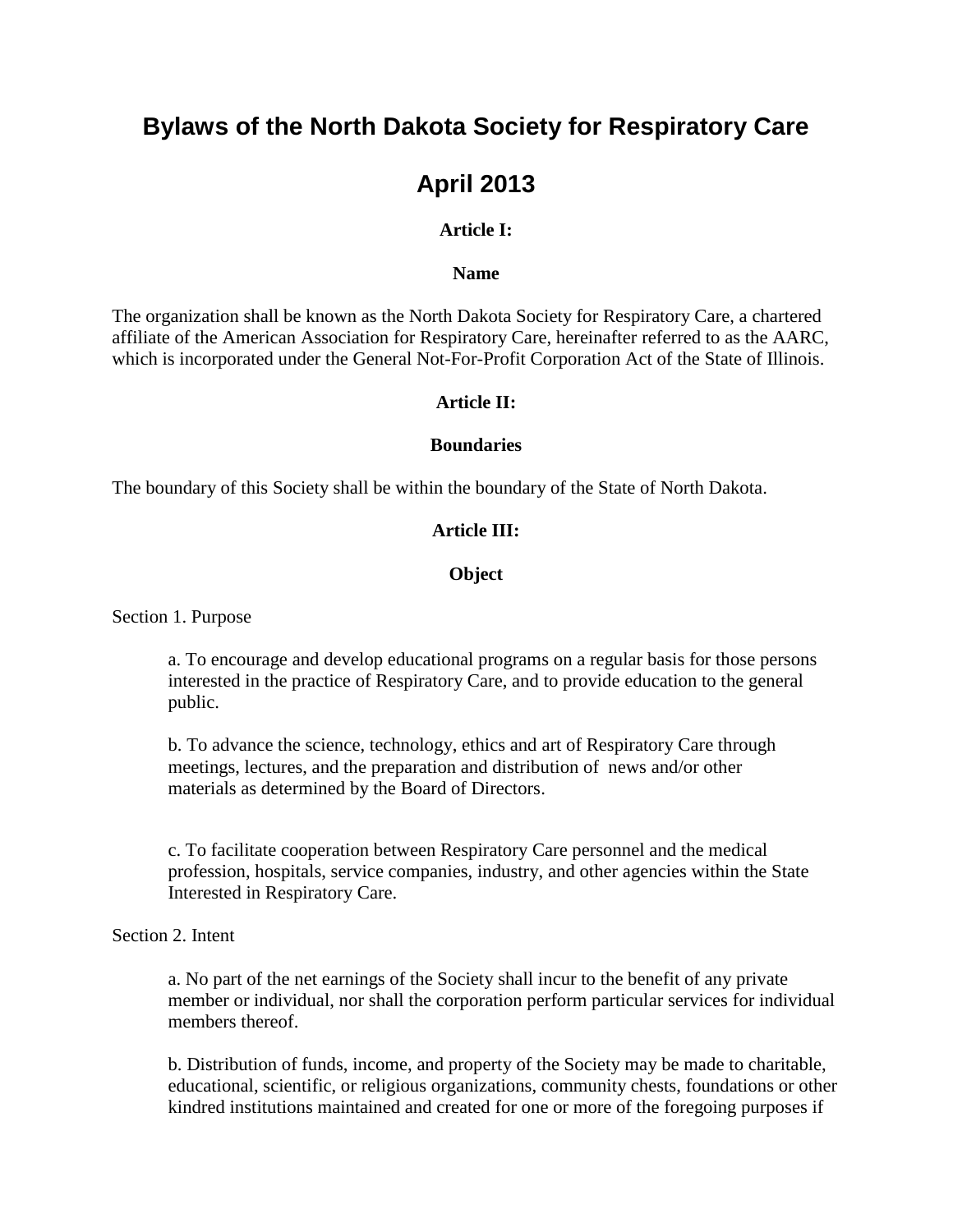at the time of distribution the payees or distributees are exempt from income taxation under the provisions of Section 501, 2055, and 2522 of the Internal Revenue Code, or any later or other Sections of the Internal Revenue Code which amends or supercedes the said Sections. The Society may also distribute funds in honor of deceased active members in the form of memorials.

c. This Society shall not commit any act, which shall constitute unauthorized practice of medicine under the laws of the State of Illinois in which the parent Association is incorporated, or any other State.

## **Article IV:**

## **Membership**

Section 1. Membership

a. The membership of this Society shall be as defined in the AARC bylaws.

b. An individual is eligible to be a member of this Society if he/she is a member of the AARC as specified in the AARC Bylaws.

Section 2. Application for Membership

a. Application for membership in this Society shall follow the procedure specified in the AARC Bylaws.

## **Article V:**

#### **Officers and Directors**

Section 1. Officers

a. The officers of the Society shall be: President, President-Elect (who automatically succeeds to the presidency when the President's term ends) Past President, Secretary, and Treasurer.

Section 2. Term of Office

a. The term of Secretary and Treasurer shall be for two (2) years beginning July 1 of the year following the election.

 b. The term of President is a track that includes successive terms of (1) year in the office of President-Elect, a two (2) year term as President, and a one (1) year as Past President beginning July 1 of the year following the election.

c. The Presidential Track shall not be served for more than one (1) consecutive term by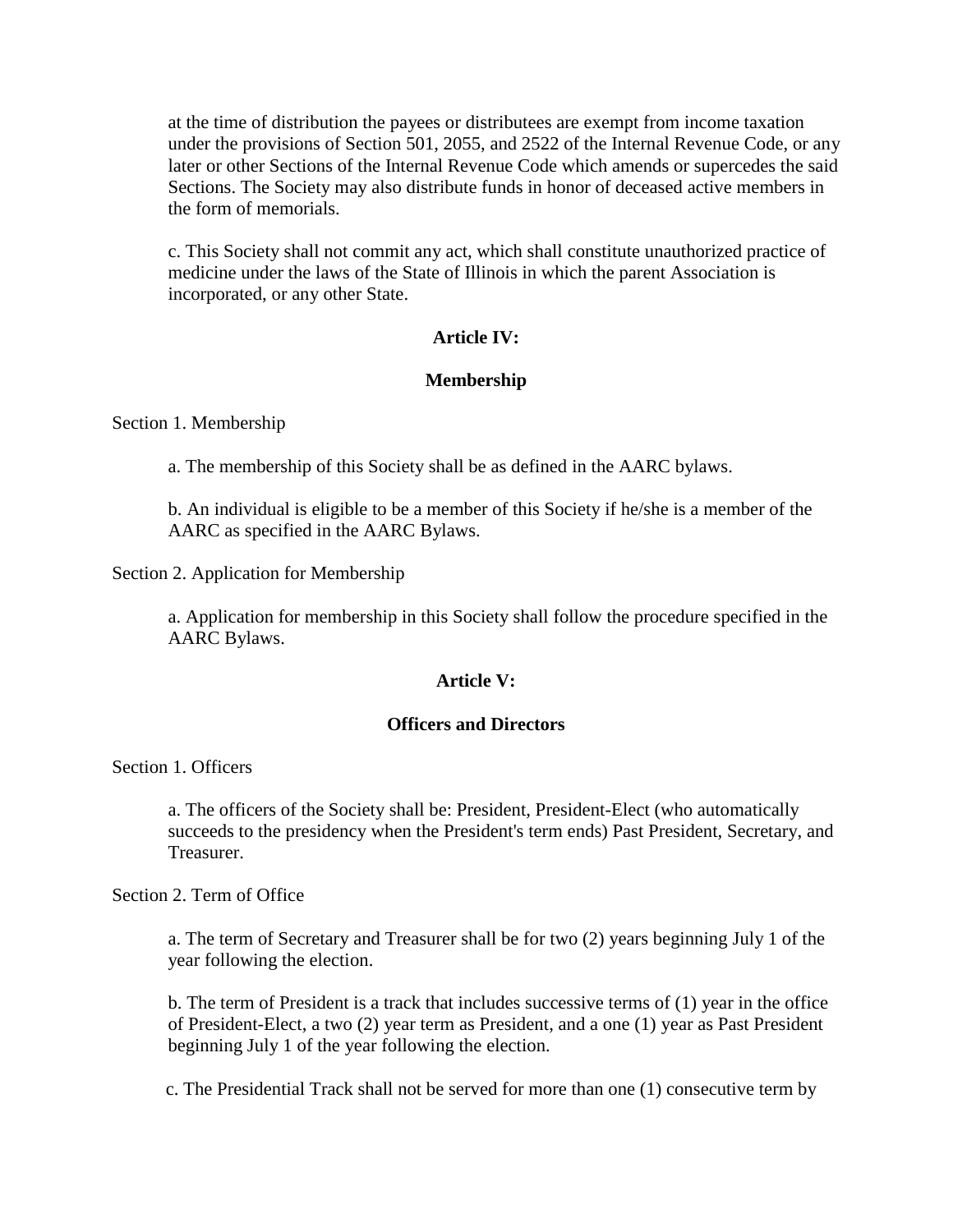the same person. The Secretary and Treasurer shall not serve more than two (2) consecutive terms in the same office.

#### Section 3. Vacancies of Office

a. In the event of a vacancy in the Office of President during the second year of Presidency, the President-Elect shall become Acting President to serve the unexpired term and shall serve their successive term as President. In the event of a vacancy in the office of the President during the first year of Presidency, the Immediate Past President will assume the duties, but not the office, of the President as well as their own. Following the annual election, the newly elected President-Elect shall become Acting President to serve the unexpired term and shall serve their successive term as President.

b. In the event of a vacancy in the office of the President-Elect, The Director at Large with the shortest remaining term shall assume the duties, but not the office, of the President-Elect as well as their own. The Board shall elect a qualified member to fill the vacancy of President-Elect until the next annual election. The annual election ballot will be adjusted to include a position for the remaining unexpired term of a two (2) year Presidency followed by one (1) year as Immediate Past President.

c. In the event of the vacancy of the Past President, the Board of Directors at the next meeting shall elect a previous Past President to fill that vacancy.

d. In the event of a vacancy of any other office the Board of Directors shall at the next meeting of the BOD appoint a qualified member to fill the vacancy until the next scheduled general election, at which time the Society membership shall elect a new officer to serve the rest of the vacated term.

#### Section 4. Duties of Officers

#### a. President

The President shall be the Chief Executive Officer of the Society. He/she shall preside at the annual business meeting and all meetings of the Board of Directors; prepare an agenda for the annual business meeting and submit it to the membership not fewer than thirty (30) days prior to such a meeting in accordance with Article VIII of these Bylaws; prepare an agenda for each meeting of the Board of Directors and submit it to the members of the Board not fewer than fifteen (15) days prior to such meeting; appoint standing and special committees subject to the approval of the BOD; be an ex-officio member of all committees; present to the BOD and membership an annual report of the Society activities.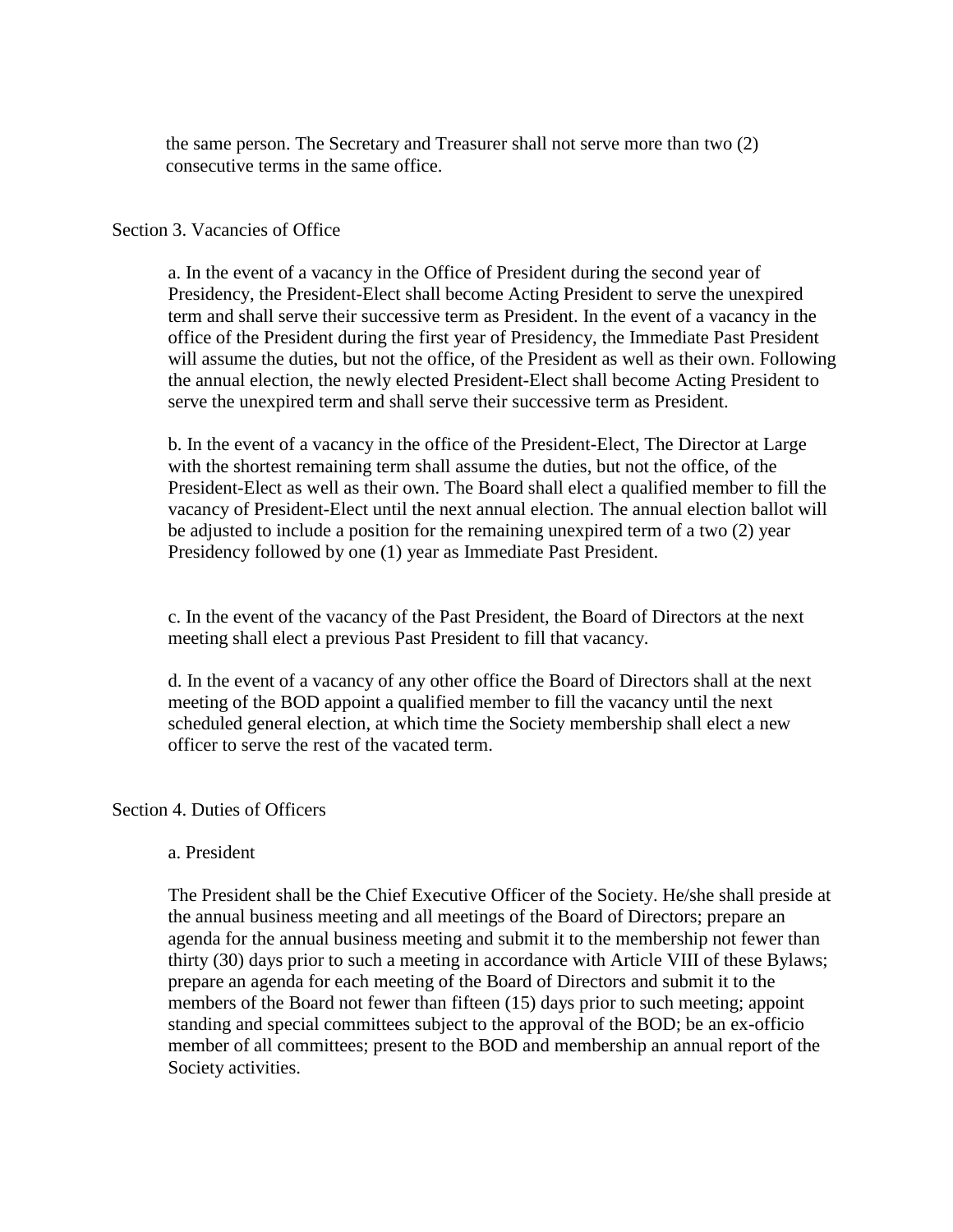## b. President-Elect and Past President

The President-Elect or Past President shall become acting President and shall assume the duties of the President in the event of the President's absence, resignation, or disability, and shall perform such other duties as shall be assigned by the President or the BOD. They shall be a member of the Budget/Audit and Bylaws Committees.

#### c. Treasurer

The Treasurer shall have charge of all funds and securities of the Society, endorsing checks, notes, or other orders for payment of bills, disbursing funds as authorized by the Board of Directors and or in accordance with the adopted budget, depositing funds as the BOD may designate, and preparing of documents for annual audit and tax return. He/she shall see that full and accurate accounts are kept, submit quarterly reports to the BOD and AARC, and make written reports at all BOD and business meetings of the Society. He/she shall prepare, in conjunction with the Budget and Audit Committee, a proposed budget to be presented at the pre-board and annual business meeting preceding the year it will be in effect.

#### d. Secretary

The Secretary shall have charge of keeping the minutes of BOD, regular business meetings and the annual business meeting; submitting a copy of the minutes of every meeting of the governing body and other business of the Society, to all members of the BOD within thirty (30) days and, if requested, to the AARC Executive Office executing the general correspondence; and in general, performing all duties as from time to time shall be assigned by the President or the BOD. The Secretary shall also be responsible for submitting the list of NDSRC Officers to the AARC following the annual election.

## e. Past-President

The Past-President shall be an active member of the Bylaws Committee. The Past-President will be readily available as a resource to the current President and perform all other duties assigned by the President and the BOD.

## **Article VI:**

#### **Nominations and Elections**

#### Section 1. Nominations and Elections Committee

a. The President shall appoint a Nominations and Elections Committee. It shall be the responsibility of the Nominations and Elections Committee to assure that the individual verifying the eligibility of each ballot, tallying the votes and reporting the results (in writing) to the BOD is not on the ballot.

#### Section 2. Nominations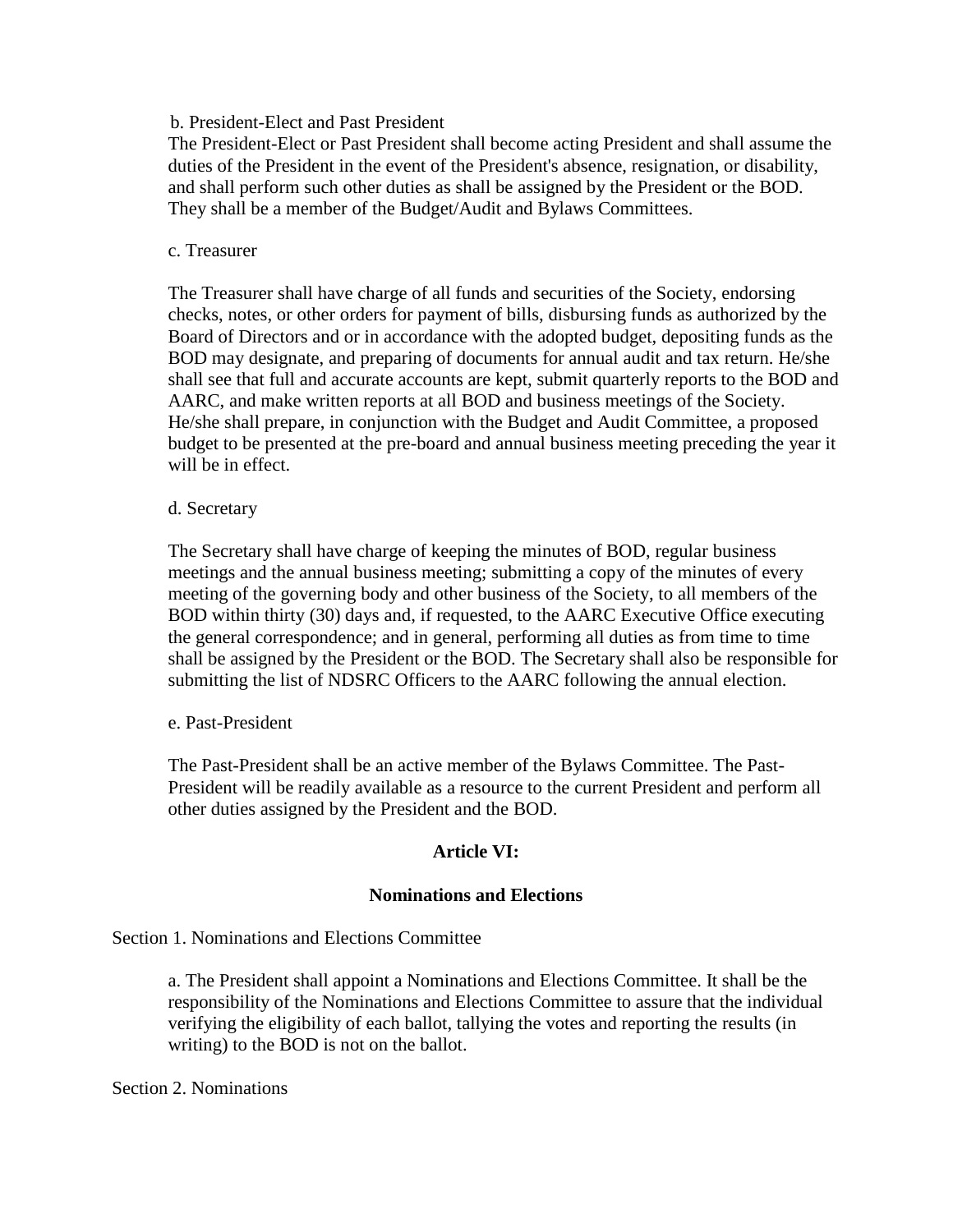a. The Nominations and Elections Committee shall prepare a slate of one (1) or more candidates for each office for approval by the BOD at least thirty (30) days before the scheduled election.

b. Only active members in good standing shall be eligible for nomination.

c. Active members may have their name placed in nomination upon written petition of at least ten (10) active members of the Society. The petition must be filed with the Secretary of the Society at least thirty (30) days before the scheduled election.

Section 3. Ballot

a. The Nominations and Elections Committee shall be responsible for distributing the biographical sketches and to every active member in good standing and eligible to vote at least fifteen (15) days prior to the scheduled election.

b. The election of officers shall be by mail, electronic or other acceptable form of voting as determined by the Board of Directors with provisions for write-in for each office. Ballots, to be acceptable, must conform to instructions supplied with the ballot. The deadline date shall be clearly indicated on the ballot.

Section 4. Election Date

a. The date of annual election shall be set by the Board of Directors.

## **Article VII:**

#### **Board of Directors**

#### Section 1. Composition and Powers

a. The executive government of this Society shall be vested in a Board of Directors consisting of President, President-Elect, Secretary, Treasurer, Past President, two Delegates and two Directors at large.

b. The President shall be the Chairperson and presiding officer of the Board of Directors and the Executive Committee. He/she shall invite non-members/members to the meetings of the Board of Directors, as he/she deems necessary, with the privilege of voice, but not vote.

c. The Board of Directors shall have the power to declare an office vacant by a two-thirds (2/3) majority vote, upon refusal or neglect of any member of the Board to perform the duties of that office, or for any conduct deemed prejudicial to the Society. Written notice shall be given to the member that the office has been declared vacant by certified mail.

d. Voting members of the Board shall consist of the Officers, Directors at large, and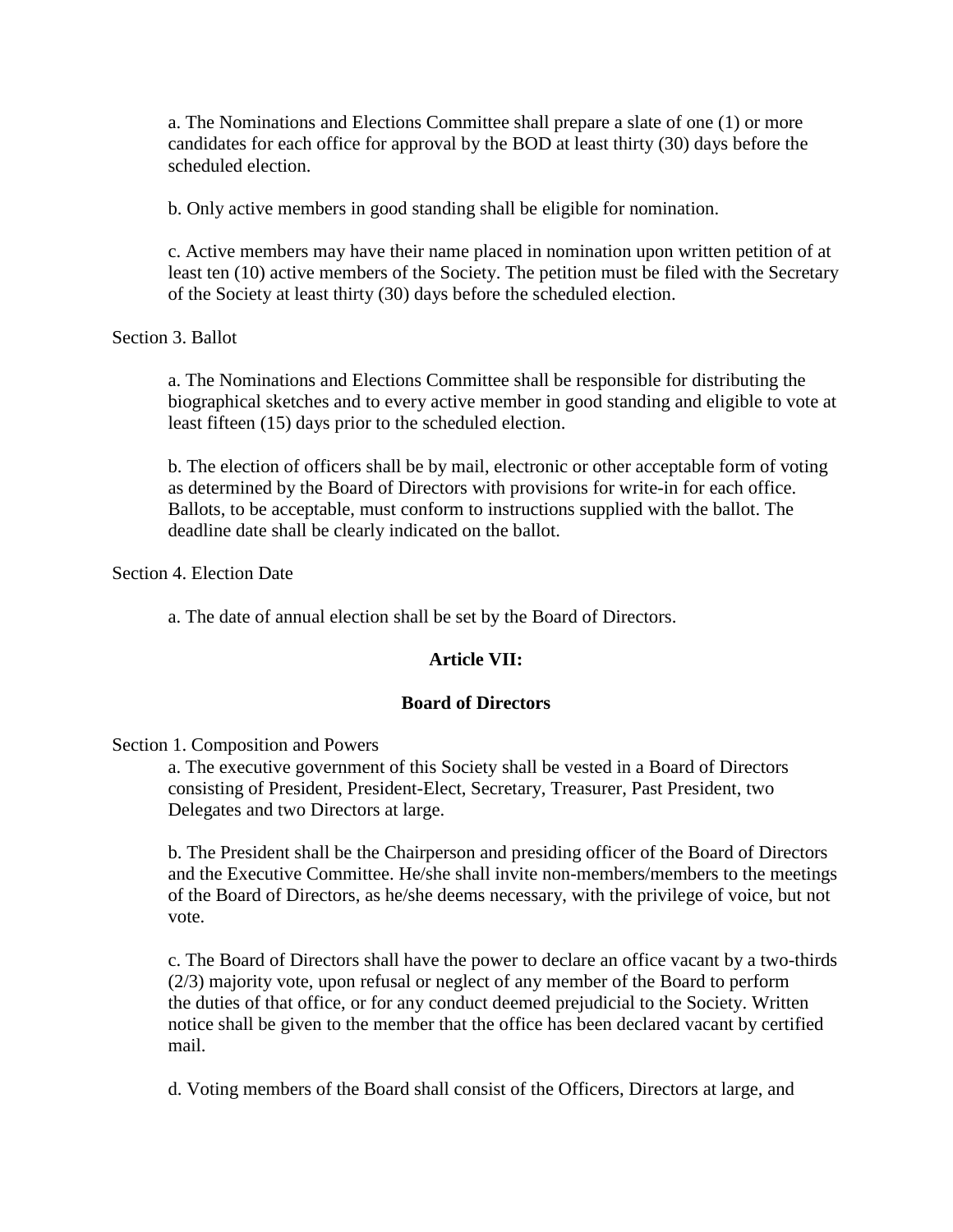Delegates. The President shall vote only in the presence of a tie vote.

#### Section 2. Duties

a. Supervise all business and activities of the Society within the limitations of these Bylaws.

b. Adopt and rescind standing rules of the Society.

c. Determine enumerations, stipends, and other related matters, after consideration of the budget.

## Section 3. Meetings

a. The Board of Directors shall meet immediately preceding and immediately following the annual business meeting of the Society and shall not hold less than one other regular and separate meeting during the calendar year.

b. Special meetings of the Board of Directors shall be called by the President at such times as the business of the Society shall require upon written request of four (4) members of the Board of Directors filed with the President and Secretary of the Society or upon phone request of four (4) members of the Board of Directors via phone conference with the President and Secretary.

c. A majority of the Board of Directors shall constitute a quorum at any meeting of the Board.

#### Section 4. Voting

a. Whenever, in the judgment of the Board of Directors, it is necessary to present any business to the membership prior to the next regular or annual business meeting, the Board of Directors may, unless otherwise required by these Bylaws, instruct the Nominations/Elections Committee to conduct a vote of the membership by mail, electronic, or other acceptable form of voting as determined by the Board of Directors. The questions thus presented shall be determined according to a simple majority of the valid votes received post-marked prior to established voting deadline, except in the case of a constitutional amendment change in the Bylaws when a two-thirds (2/3) majority of the valid votes received is required. Any and all action shall be binding upon each member thereof. Any amendment to the Bylaws of this Society shall be presented to the membership at least fifteen (15) days prior to a vote, as provided in Article XVII of these Bylaws concerning amendments.

#### Section 5. Executive Committee

a. The Executive Committee of the Board of Directors shall consist of the President, President-Elect, immediate Past-President, Secretary and Treasurer. They shall have the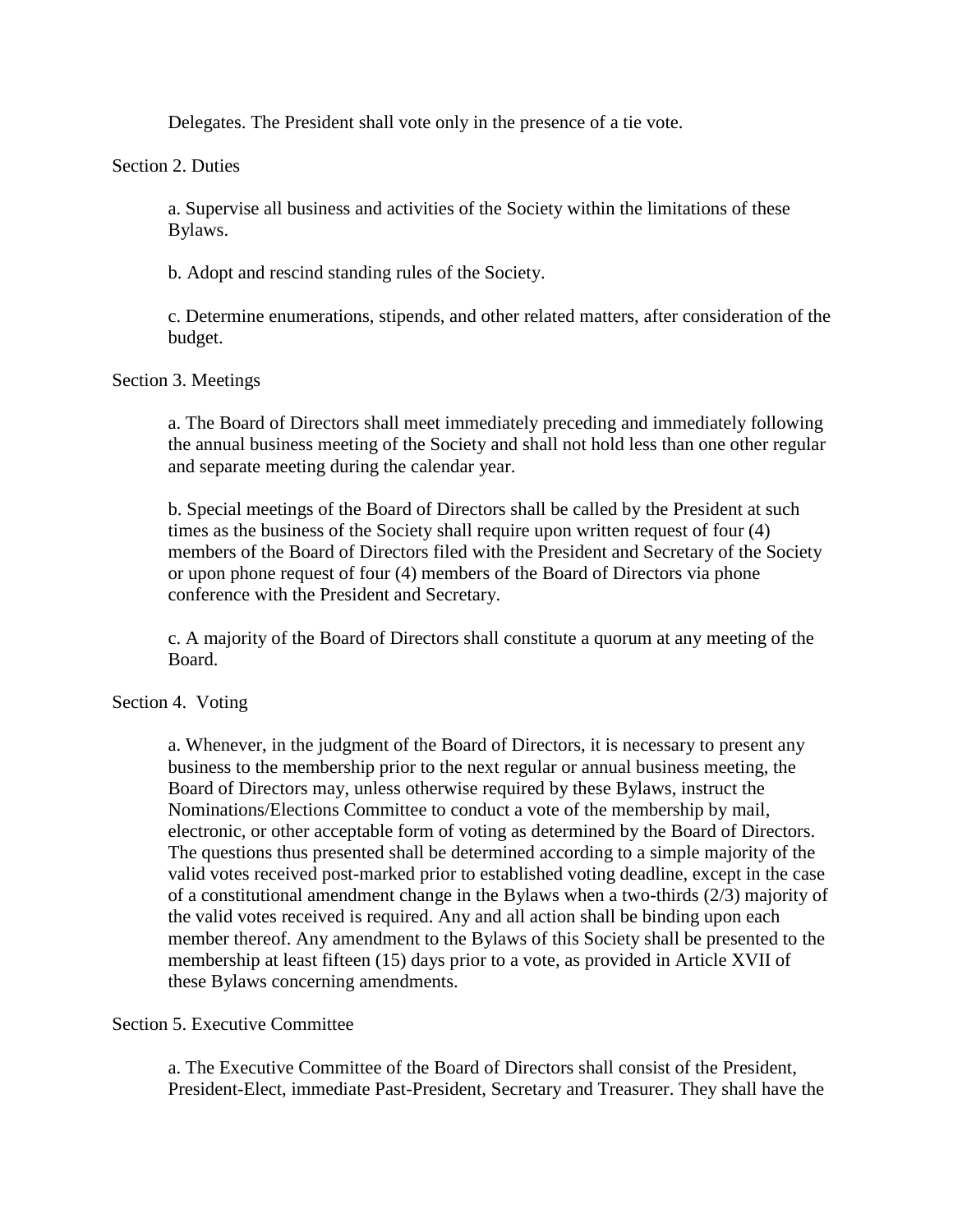power to act for the Board of Directors between meetings of the Board of Directors and such action shall be subject to ratification by the Board at its next meeting.

Section 6. Multiple Offices

a. No two (2) offices may be held simultaneously.

#### **Article VIII:**

#### **Annual Business Meeting**

Section 1. Date and Place

a. The Society shall hold an annual business meeting. Additional meetings may be held as required to fulfill the objectives of the Society whenever called by the President or petitioned by at least five percent (5%) of the voting members.

b. The date and place of the annual business meeting and additional meetings shall be decided in advance by the Board of Directors. In the event of a major emergency the President may cancel the scheduled meeting, set a new date and place if feasible, or conduct the business of the meeting by mail, phone, or other means. (According to Article VII, Section 4 of these Bylaws).

Section 2. Purpose

a. The annual business meeting shall be for the purpose of receiving the annual reports of officers and committees and for other business brought by the membership and the Board of Directors.

b. Additional business meetings shall be called as deemed appropriate by the President or voting membership in accordance with Article VIII, Section 1, Part A.

Section 3. Notification

a. Notification of the time and place of the annual business meeting and agenda shall be available to all members of the Society not fewer than thirty (30) days prior to the meeting.

Section 4. Quorum

a. A majority of voting members registered at a duly called business meeting shall constitute a quorum.

#### **Article IX:**

## **Society Delegates to the American Association for Respiratory Care (AARC) and House of Delegates (HOD)**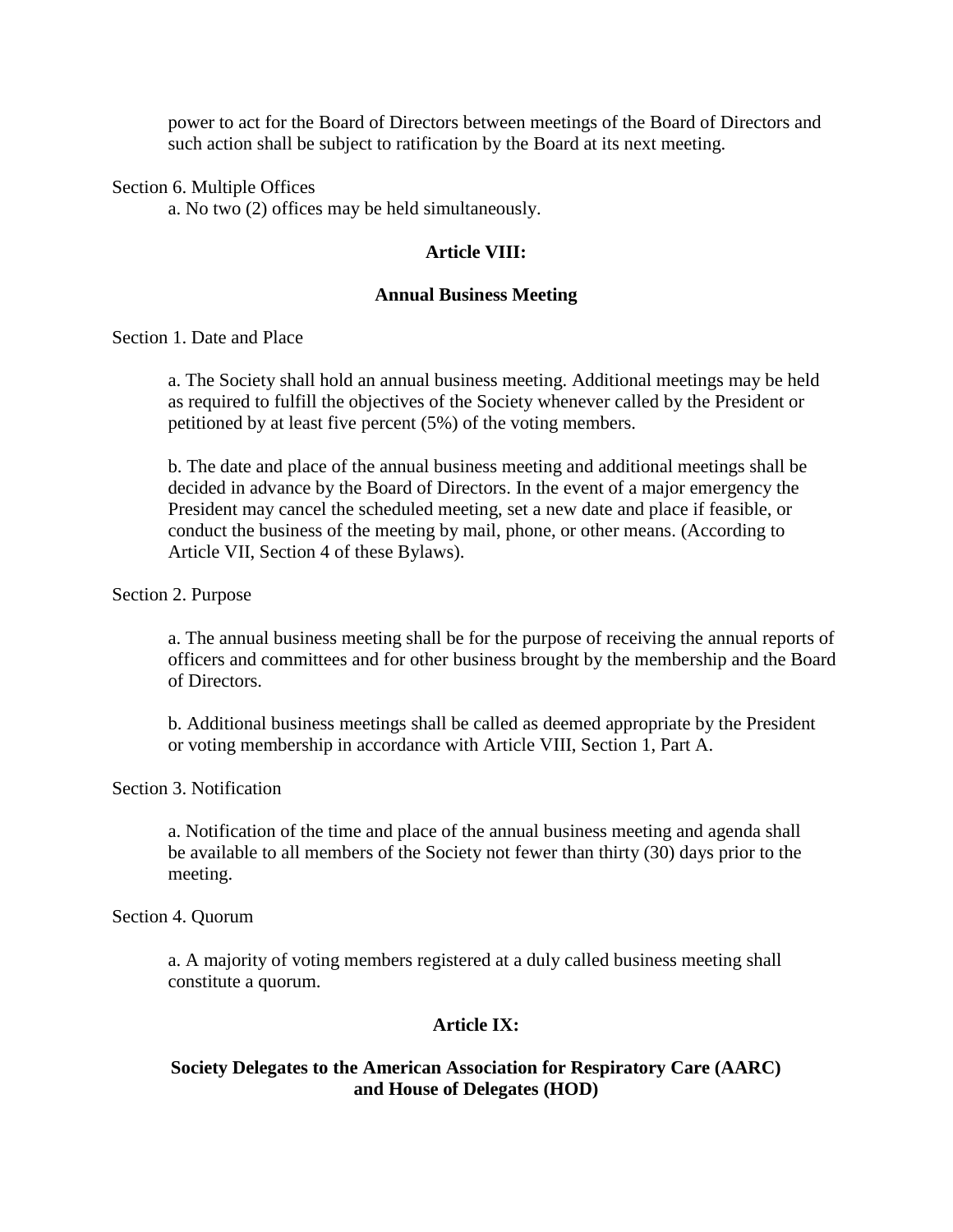## Section 1. Term of Office

a. Delegates to the AARC shall be elected by the membership for a four (4) year term of office with the exception of Article IX, Section 3. No person may serve more than eight (8) consecutive elected years in the AARC House of Delegates. The Delegates shall be past Board members.

## Section 2. Duties

a. The Delegates are empowered by the Society membership to vote on its behalf on resolutions and other issues brought to the floor of the AARC House of Delegates. The Delegates are bound to vote as directed by the Society membership through the Society's Board of Directors. If no direction is given to the Delegates in this regard, the Delegates are free to vote as they deem to be in the best interest of the Society membership*.* The Delegates shall, at the expense of the Society, and with the authority of the Board of Directors, attend all House of Delegates meetings of the AARC. The Delegates will be voting members of the Society Board of Directors.

## Section 3. Vacancies

a. If the office of one Delegate becomes vacant, the Society's Board of Directors shall appoint a substitute Delegate to serve until the next scheduled general election, at which time the Society membership shall elect a new Delegate to serve the remainder of the vacated term. If the offices of both Delegates are vacated, a special general election shall be held to fill the remainders of both vacated terms.

Section 4. Representation

a. There shall be two Society Delegates to the AARC House of Delegates.

## Section 5. Multiple Offices

a. Delegates may not hold concurrent elective offices.

## **Article X: Committee Structure**

## Section 1. Standing Committees

a. The Chairperson of the following Standing Committees and Ad Hoc shall be appointed by the President, subject to approval of the Board of Directors

Standing Committees

- 1. Nominations/Elections
- 2. Program and Education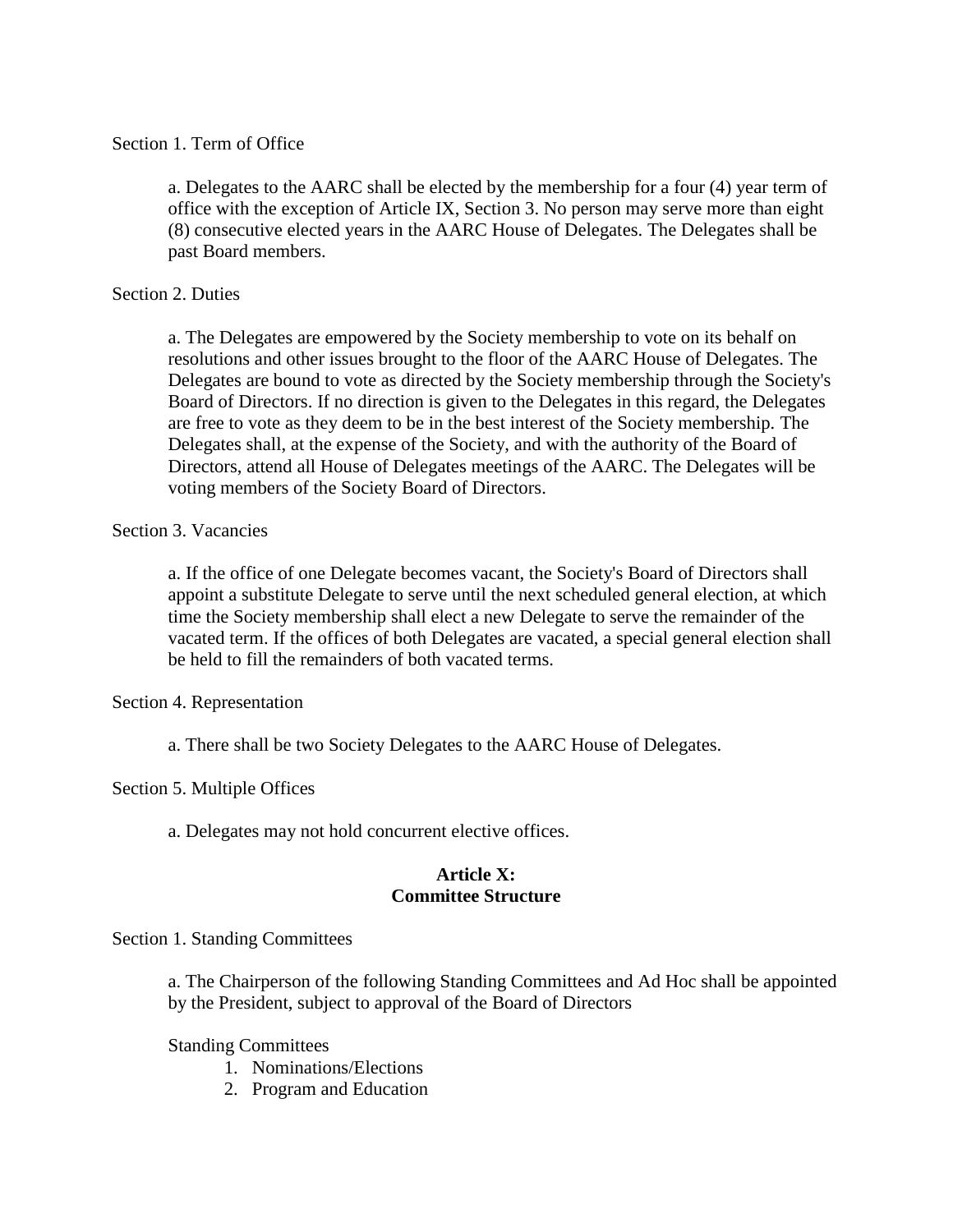- 3. Bylaws
- 4. Publications
- 5. Membership
- 6. Budget/Audit
- 7. Scholarship

Ad Hoc Committees

- 1. Public Relations
- 2. Legislation
- 3. Sputum Bowl

Section 2. Special Committees and Other Appointments

a. Special committees may be appointed by the President.

Section 3. Committee Chairperson's Duties

a. The Chairpersons of each committee shall be responsible for appointing his/her committee members and assure their participation in committee activities.

b. All committee reports shall be made in writing and submitted to the President and Secretary prior to the meeting at which the report is to be read. c. Physician non-members may be appointed as consultants to committees with recommendations for appointment coming from Society medical advisor(s).

d. Each committee Chairperson requiring operating expenses shall submit a budget for the next fiscal year to the Budget and Audit Committee.

e. Professional non-members may be appointed as consultants to committees pending approval by the Board of Directors.

# **Article XI:**

# **Standing Committees**

Section 1. Membership Committee

a. This Committee shall be responsible for the recruitment of new members and the retainment of current members. The membership Committee shall also act as a resource:

- to the Board of Directors for active members wishing to participate in Society activities.
- to the general membership of the Society as to how they may be involved in Society activities.

Section 2. Budget/Audit Committee

a. The Treasurer and President-Elect shall be members of this Committee, with the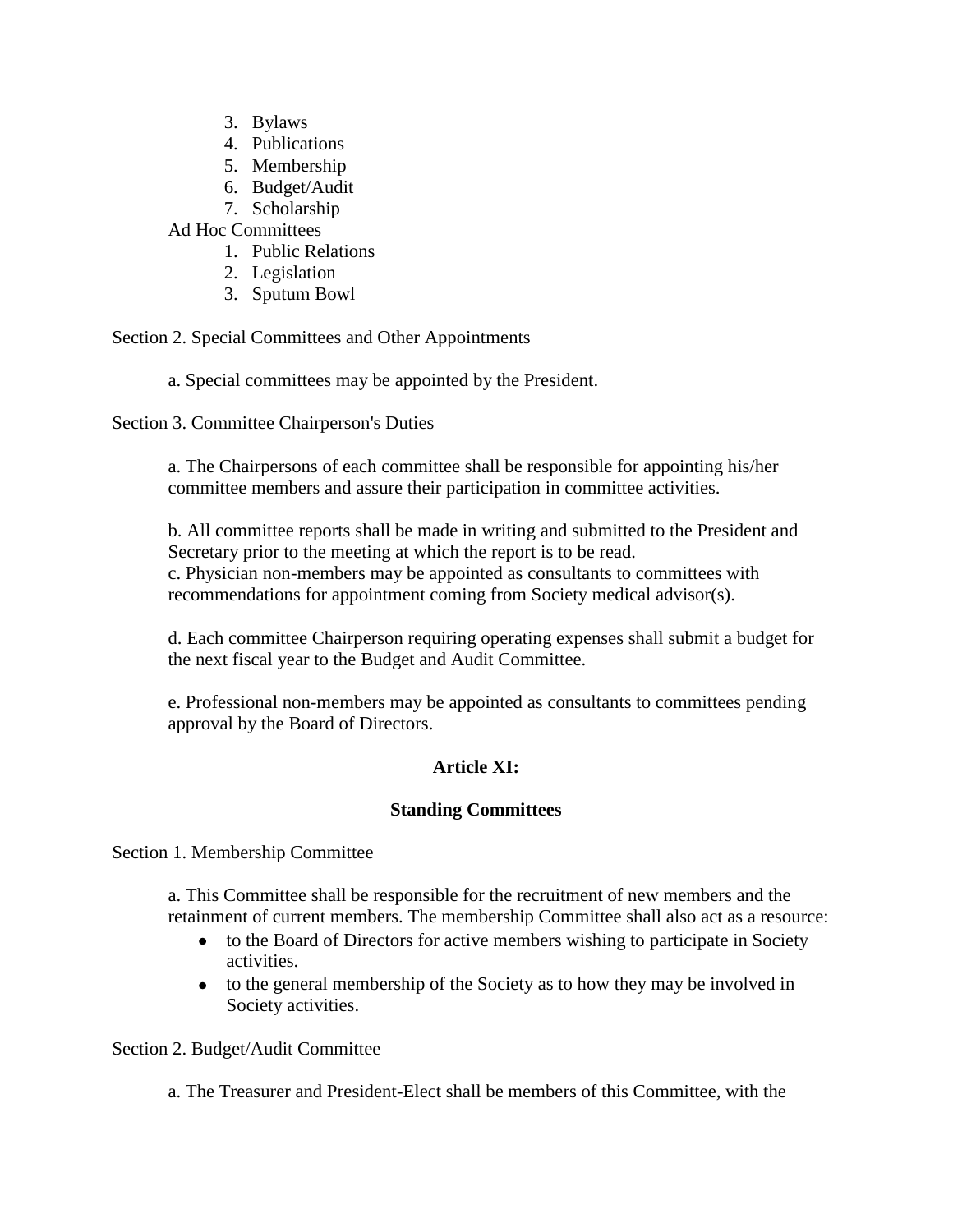Treasurer being the Chairperson of the Committee.

b. The Committee will propose an annual budget for approval by the Board of Directors. Proposed budget shall then be submitted to the membership thirty (30) days prior to the annual business meeting. The budget shall then be voted on by the membership at the annual business meeting.

Section 3. Nominations/Elections Committee

a. This Committee shall prepare, for approval by the Board of Directors, a slate of nominees for the annual election. This Committee shall also receive, verify, and count the ballots for all elections held during the calendar year.

b. This Committee shall make the final critical appraisal of the candidates to see that the nominations are in the best interests of the AARC and the Society through a consideration of personal qualifications.

c. This Committee shall prepare for approval by the Board of Directors a slate of officers for the annual election.

d. It shall be the duty of this Committee to make the final critical appraisal of candidates, to see that the nominations are in the best interests of the AARC and the Society through a consideration of personal qualifications and geographical representations as applicable.

Section 4. Programs and Education Committee

a. The Committee shall be constructed as to provide experienced leadership and serve as a resource for those persons organizing education programs for the Society.

b. The Medical advisor(s) or his designate will be a consultant member of this Committee.

## Section 5. Bylaws Committee

a. This Committee shall include a Past Board of Directors member and the President Elect.

b. The Committee shall receive and prepare all amendments to the Bylaws for submission to the Board of Directors. The Committee may also initiate such amendments for submission to the Board of Directors.

#### Section 6. Publications Committee

a. The Chair of this Committee shall be the Editor of the Society's website and/or other publications.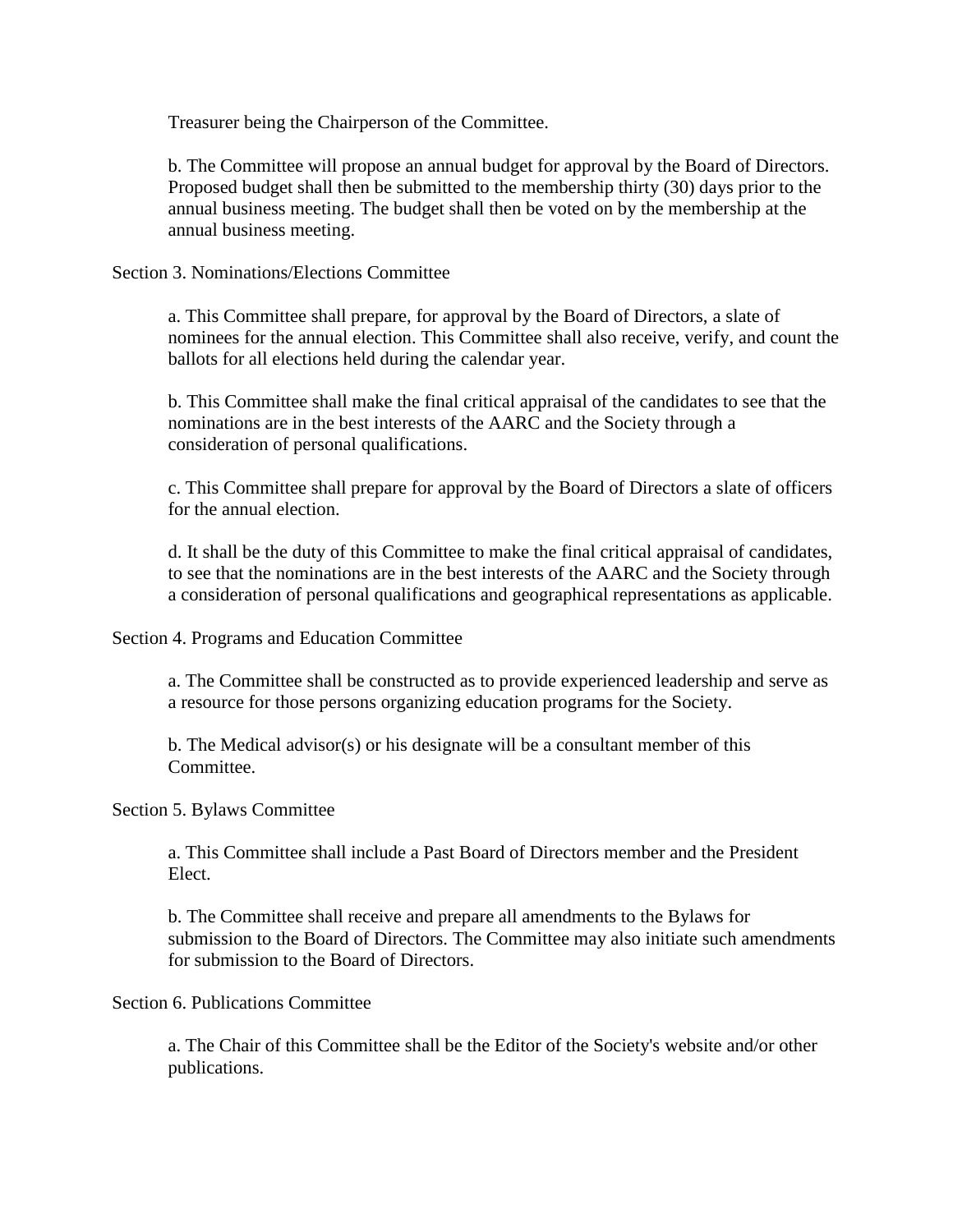b. The membership of this Committee shall be appointed as deemed necessary by the Chair.

c. This Committee shall concern itself with the distribution of information to the Society's membership.

Section 7. Public Relations Committee

a. This Committee shall concern itself with the relations of the Society with the public, hospitals, health care institutions and associations, regulatory agencies, and other organizations through the dissemination of information concerning Respiratory Care.

Section 8. Legislation Committee

a. This Committee shall concern itself with the business of the North Dakota Legislative assembly and its impact on health care in general and Respiratory Care, specifically.

b. The Society's lobbyist shall be a consultant to this Committee.

Section 9. Scholarship Committee

a. This Committee shall concern itself with the distribution of scholarship monies, and the selection of the recipient(s) of those monies.

Section 10. Sputum Bowl Committee

a. This Committee shall concern itself with the organization and administration of the annual Sputum Bowl, assuring adherence to the NDSRC Sputum Bowl Organization Guidelines.

## **Article XII:**

## **Directors at Large**

Section 1. Directors

a. Two (2) Directors at large shall be elected in alternating years for a two (2) year term. The Directors at large shall not serve more than two (2) consecutive terms in office.

b. Directors at large shall be voting members of the Board of Directors.

Section 2. Duties

a. Directors at large shall attend all Board of Directors meetings and perform duties as assigned by the President or the Board of Directors.

Section 3. Vacancies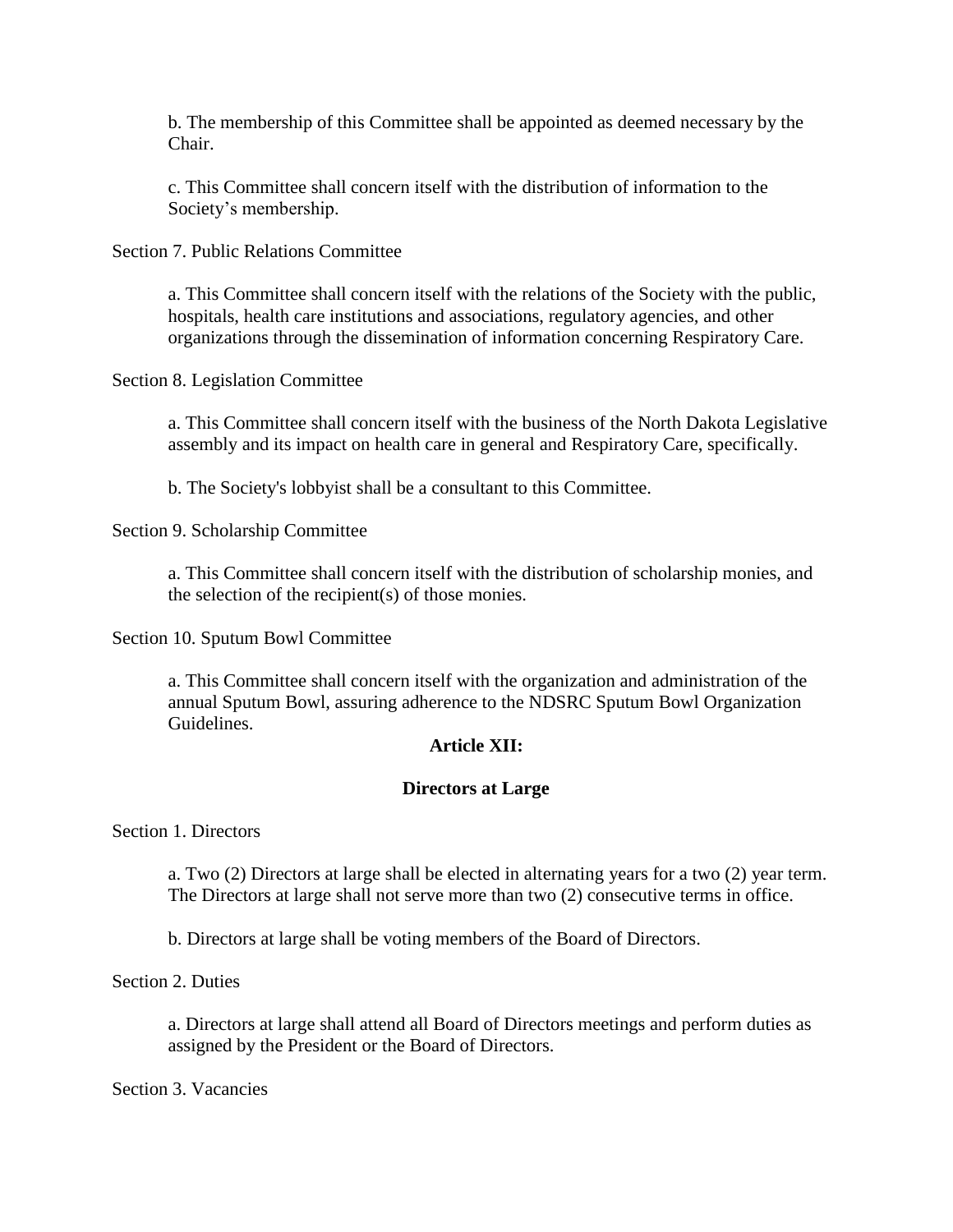a. A vacancy of the office of Director at large shall be filled in accordance with Article V, Section 3 of these Bylaws.

#### **Article XIII: Society Medical Advisor**

Section 1. Medical Advisor

a. The Society shall have at least one (1) Medical Advisor appointed by current President.

#### **Article XIV:**

#### **Fiscal Year**

Section1. Fiscal Year

a. The fiscal year of this Society shall be from July 1 through June 30.

## **Article XV:**

#### **Ethics**

Section 1. Ethics

a. If the conduct of any Society member shall appear, by report or the AARC Judicial Committee, to be in willful violation of the Bylaws or standing rules of this Society or the AARC, or prejudicial to this Society's interests defined in the AARC Code of Ethics, the Board of Directors may, by a two-thirds (2/3) vote of its entire membership, suspend or expel such a member. A motion to reconsider the suspension or expulsion of a member may be made at the next regular meeting of the Board of Directors. All such suspension or expulsion actions shall be reported immediately to the AARC Judicial Committee.

#### **Article XVI:**

#### **Parliamentary Procedure**

Section 1. Parliamentary Procedure

a. The rules contained in Roberts Rules of Order Revised shall govern whenever they are not in conflict with the Bylaws of the Society or the AARC.

## **Article XVII:**